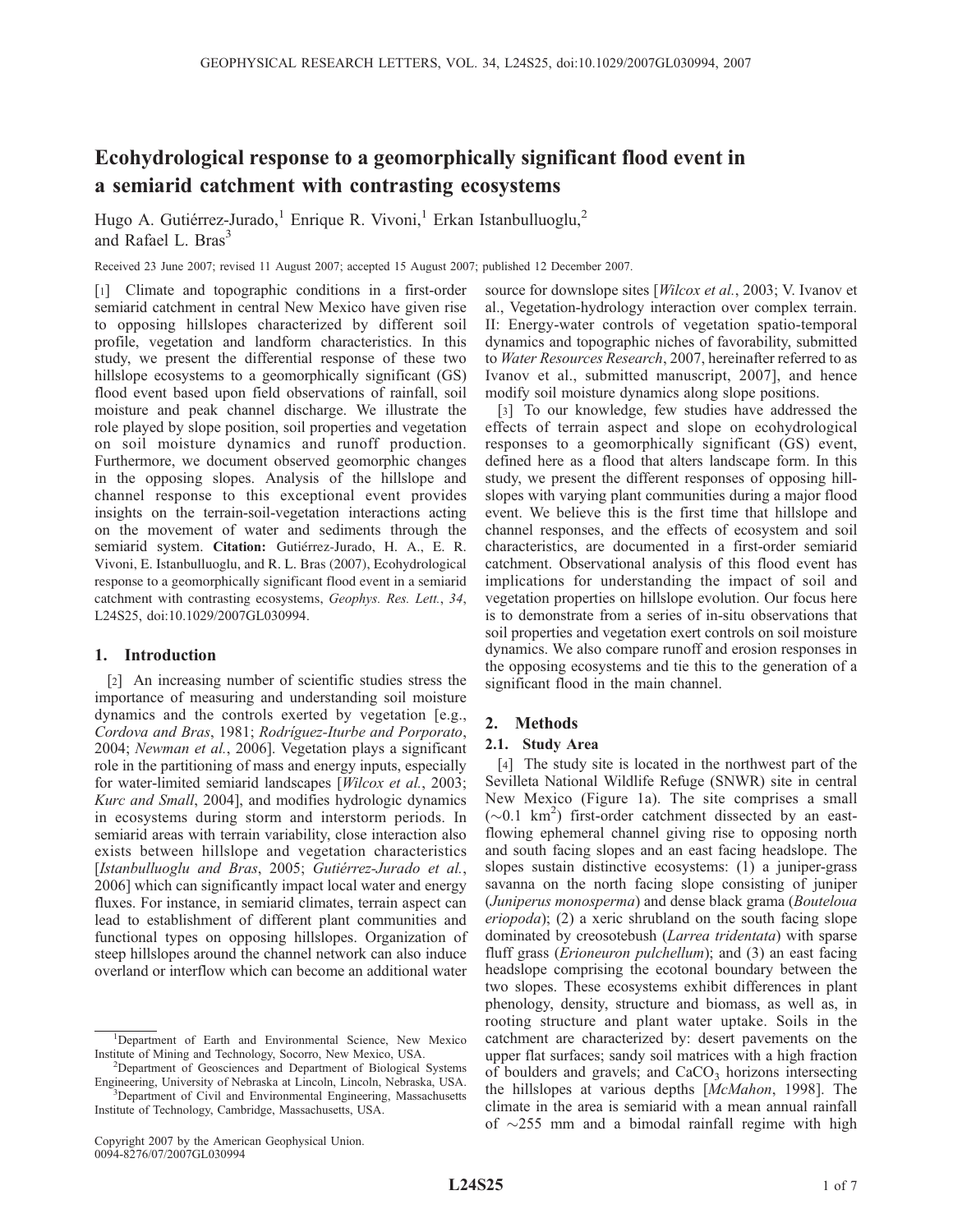

Channel

North facing slope

South facing slope

Figure 1. (a) Study site location in Sevilleta, NM. (b) 2-m aerial orthophoto of the study catchment depicting the boundary, the east flowing ephemeral channel, and the location of the soil moisture transects and three rain gauges. (c) Channel cross section one day after the flood event (wetted perimeter determined by fallen grasses). (d) North facing slope depicting the juniper trees and the observed evidence of overland sheet flow. (e) South facing slope with the creosotebush and a new incised rill  $(\sim 0.5 \text{ m deep})$ .

intensity summer storms and lower intensity winter rains. Field observations indicate that significant runoff and erosion can occur in response to convective rainfall during the North American monsoon.

#### 2.2. Hydrologic Instrumentation and Observations

[5] An instrument network consisting of 24 water content reflectometers (WCR) and 3 tipping-bucket rain gauges was deployed along transects in the opposing north and south facing slopes (Figure 1b). WCRs were placed horizontally at: (1) 10 and 20 cm soil depths to capture the vertical movement of water pulses; and (2) at open intercanopy and within canopy sites at three positions along each slope, to assess the effect of the canopy patch. As WCRs record the electrical transmissivity of the soil as a function of water content, the signal was converted to volumetric soil moisture through in-situ calibration using gravimetric sampling across a range of conditions. During the period, three rain gauges measured the rainfall amounts in the catchment. All the instruments recorded at 30 minutes intervals. Finally, post-flood field observations allowed us to determine the

major erosional effects of the event and estimate the peak channel discharge.

### 3. Response to GS Flood Event

#### 3.1. Storm Rainfall and Erosional Observations

[6] A series of intense rainfall pulses were recorded in the study catchment from July 28 to 29, 2006, with a total accumulation of  $\sim 80$  mm in an 18 hour period (Figures 2a and 2b). The total storm rainfall was approximately 1/3 of the annual precipitation at the site and was estimated to correspond to a return period between 150 and 200 years [Bonnin et al., 2004], with maximum rainfall intensities of 25 mm in a 30-min period. The sequence of rainfall events occurred during the exceptionally wet 2006 North American monsoon season in the southwestern U.S. [e.g., Magirl et al., 2007].

[7] The storm event led to a flood response, exceeding the bankfull stage at places along the main channel. The event was clearly detected via its impact on fallen grasses in the downstream direction, as well as, the movement of soil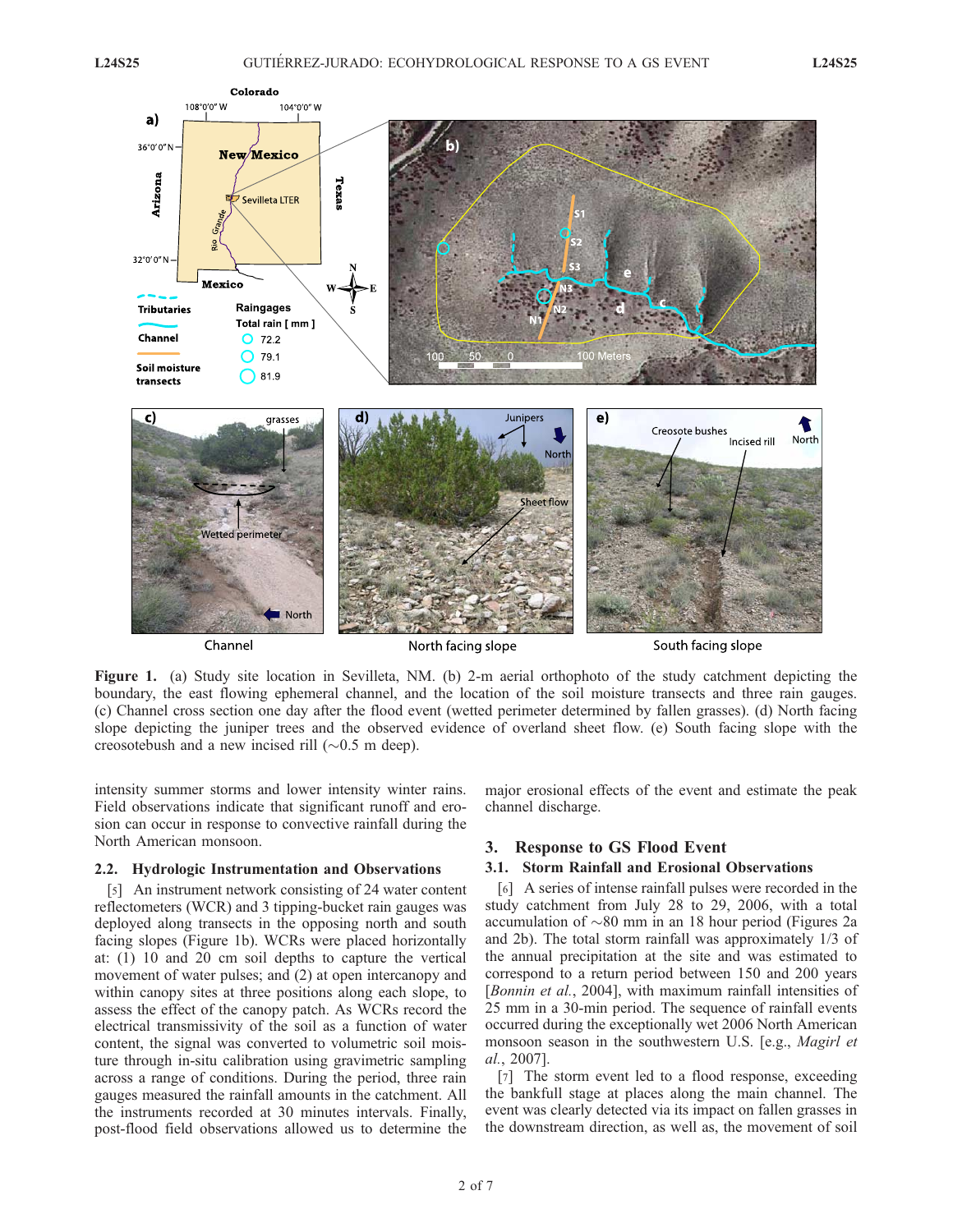

Figure 2. Rainfall and soil moisture observations at 10 cm (solid line) and 20 cm (dotted line) depths at each sampling point. Soil moisture is given as degree of saturation  $(S = \theta/n)$ , where  $\theta$  is volumetric water content and n is porosity) in percent (%). (a, b) Rainfall hyetographs at two rain gauges. (c) North facing upslope (N1), (e) midslope (N2), and (g) downslope (N3) sites. (d) South facing upslope (S1), (f) midslope (S2), and (h) downslope (S3) sites. (i) Channel site.

and large clasts. Relatively large boulders  $(\sim 0.3$  m in diameter) were transported in the channel (Figure 1b). Moreover, the flood event led to the development of several rills,  $\sim 0.5$  m deep and several meters in length, on the toe of the south facing slope (Figure 1e), suggesting the generation of highly erosive runoff. No evidence of rill incision was found on the north facing slope, although fallen grass-cover suggested that overland sheet flow occurred in large sections  $(\sim 2 - 3$  m in width) near the slope toe (Figure 1d). Furthermore, intercanopy spaces in the north facing slope showed evidence of sediment retention behind grassy mounds (not shown).

#### 3.2. Hillslope Hydrologic Response

[8] Volumetric soil water content observations at 10 and 20 cm depths obtained prior to, during, and after the flood event were analyzed to assess the effects of terrain aspect and slope position on soil moisture dynamics. Soil moisture time series (July  $28-30$ ,  $2006$ ) at intercanopy locations along each slope and in a channel site below the transects are shown in Figure 2. Note that soil conditions prior to the flood event were uniformly dry at the sampling depths at most sites. Two exceptions are the south facing upslope (Figure 2d) and the north facing midslope sites (Figure 2e), where the shallower (deeper) layer had higher soil moisture, respectively. Differences in antecedent conditions for these two sites may be a function of local soil properties acting to retain water from a small rainfall pulse recorded  $\sim$ 36 hours before the major flood event.

[9] Rainfall hyetographs show a distinct double peak with rainfall distributions of 40 and 60% of the total accumulation, respectively, and a lag time of  $\sim$ 1 h between storm pulses (Figures 2a and 2b). Each hillslope location exhibits a response to the two peaks with a more pronounced increase in soil moisture for the upslope sites on each hillslope (Figures 2c and 2d). This is possibly due to the proximity of these sites to the flat surface above the headslope. Note that high slopes ( $\sim$ 20 $\degree$  and 17 $\degree$  for north and south facing slopes) can also shield these areas from an approaching storm (Ivanov et al., submitted manuscript, 2007). Position along the slope also has a strong effect on the rising and falling limbs of the soil moisture response. Upslope positions respond faster to precipitation, but also decay at a faster rate, presumably due to the redistribution of water in the downslope direction. The downslope sites, on the other hand, exhibit slower soil moisture decays, as contributions from upslope locations arrive following the end of the storm. Differences in soil moisture response between the two slopes clearly show the north facing sites remain wetter than the south facing sites, which is related to higher moisture retention due to high amounts of  $CaCO<sub>3</sub>$ ,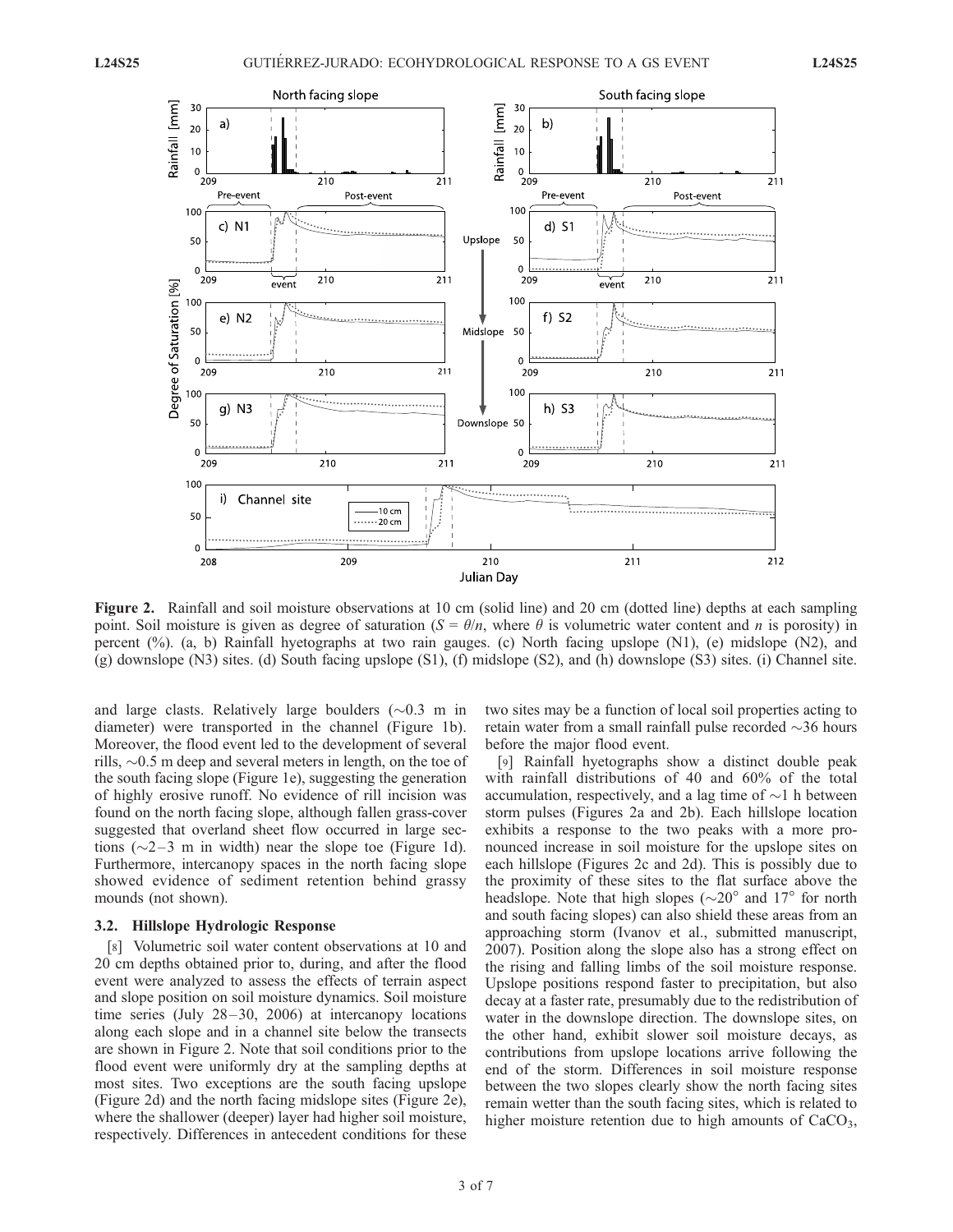

Figure 3. (a) Aerial orthophoto depicting the cross section locations (labeled 1 to 14) used to estimate peak discharge and contributing areas (outlines). (b) Variation of the channel discharge  $(Q_p \text{ in m}^3/\text{s})$  and the percentage of total contributing area from each slope (%) as a function of channel distance (m). Headslope contributing area is partitioned into north and south facing segments (not shown). Solid line represents the linear regression of  $Q_p$  with channel distance. Vertical bars on the  $Q_p$  estimates represent the uncertainty arising from estimation of Manning's n at each cross section.

silt, clay and organic matter [McMahon, 1998; Gutiérrez-Jurado et al., 2006].

[10] Soil moisture observations in a channel site at the toe of the slopes (Figure 2i) show the dynamical response in the narrow floodplain area ( $\sim$ 1 m width), where the sediment profile quickly became nearly saturated down to 20 cm after the second peak. Saturated conditions in the channel are sustained for a longer period as compared to the slope locations, suggesting the presence of overland and subsurface flow for up to  $\sim$ 2 hours, where visual evidence (i.e., fallen grasses) confirms the overland flow. Interestingly, the soil moisture dynamics in the deeper channel sediments exhibit a slow decay, indicating sustained water input, followed by a sharp decrease at the 20 cm depth. From these observations, we cannot infer the physical cause for this sudden soil moisture decrease.

#### 3.3. Channel Hydrologic Response

[11] Inferences of peak discharge during the flood event are available from a series of post-flood observations. Maximum flood stage was determined at 14 cross sections based on fallen grasses in the wetted perimeter and sediment deposition behind grass patches on the channel banks. Cross section geometry and reach slope were obtained through a high precision, differential GPS survey ( $\sim$ 5 cm accuracy in x, y, z). Peak discharge  $(Q_p)$  at each section was then determined using the Manning equation, based upon roughness values estimated using Cowan [1956], which accounts for irregularities of the channel geometry, channel obstructions and vegetation, and reach meandering. Given the uncertainties in Manning's  $n$  for the flood event, we computed  $Q_p$  for a range of possible roughness values. In general, high  $n$  were obtained for upstream sections with consistently lower estimation uncertainty, while the lower reach was characterized by low *n* with larger uncertainty. In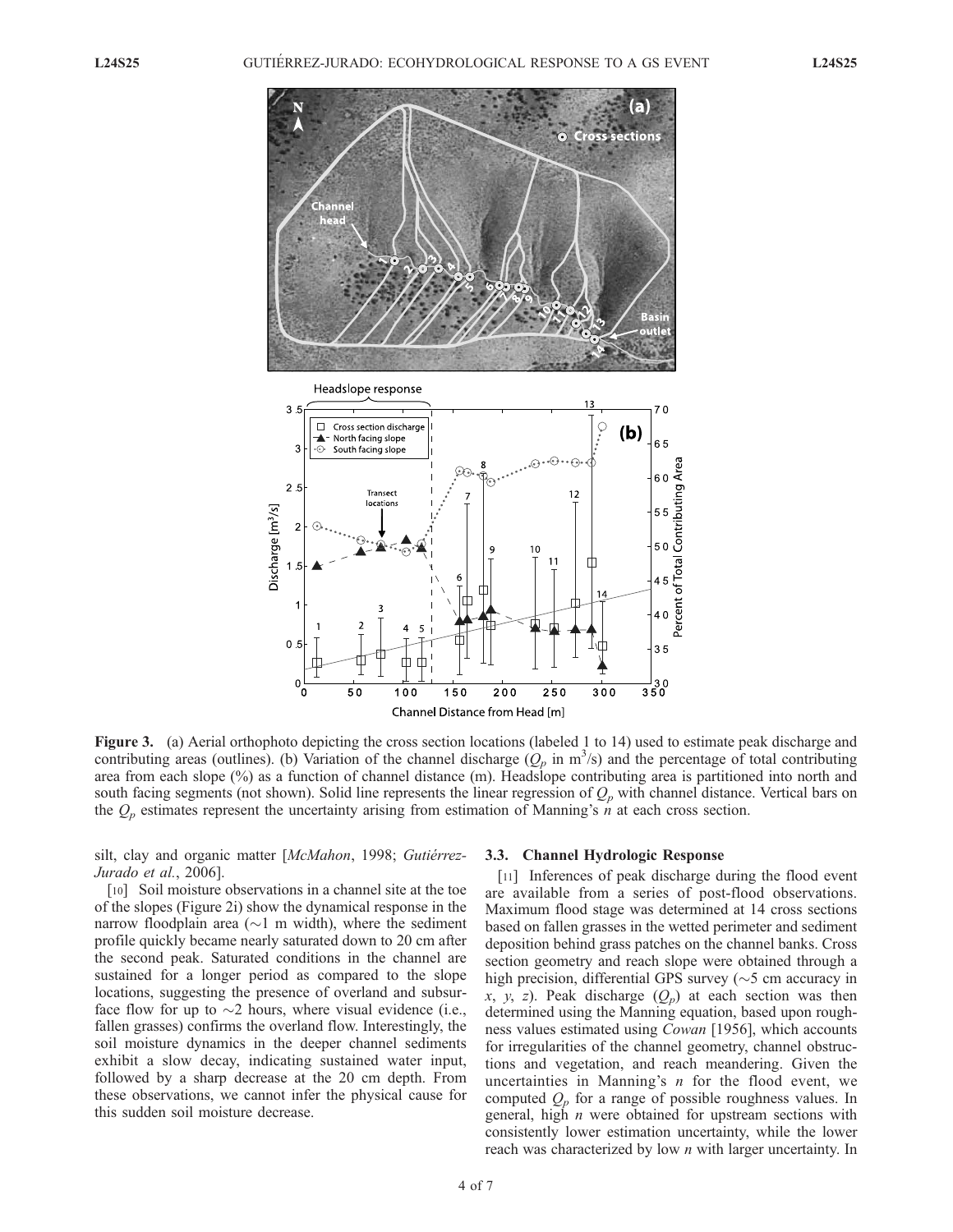

**Figure 4.** Observed relations between the degree of saturation (S in  $\%$ ) at 10 cm and 20 cm soil depths for the pre- and post-event conditions. (a) North facing intercanopy sites. (b) South facing intercanopy sites. (c) North facing canopy (juniper) sites. (d) South facing canopy (creosotebush) sites. The slope position effect is explored by comparing the upslope (triangles), midslope (crosses), and downslope (circles) locations.

addition, we derived the contributing area  $(A)$  at each cross section using delineations of a 10 m digital elevation model and visual corrections based on the 2 m orthophoto and site observations (Figure 3a).

[12] An estimate of  $Q_p$  as a function of distance from the channel head is presented in Figure 3b. The flood wave likely propagated through the main channel following the first rainfall pulse (see Figure 2i). Note the increasing trend in  $Q_p$  with downstream distance (linear trend of 0.3 m<sup>3</sup>/s per 100 m,  $R^2$  = 0.44), suggesting that transmission losses were minimized due to previous wetting from the first rainfall pulse. The mean and maximum  $Q_p$  over the channel length  $(\sim]300 \text{ m}$ ) were estimated at 0.68 m<sup>3</sup>/s and 1.54 m<sup>3</sup>/s. Based on the site contributing area  $(A)$ , the peak runoff rate  $(R)$ varied from 31 to 118 mm/hr, with a mean basin  $R$  of 60.5 mm/hr  $(\pm 23.7 \text{ mm/hr})$ . This compares well with the total rainfall of 77.7 mm averaged at the rain gauges, suggesting an exceptional runoff coefficient of 0.78 for the flood event. Note the variability in  $Q_p$  among sites is quite large  $(\pm 0.4 \text{ m}^3/\text{s})$ , but can be explained by increases in A as small tributaries enter the main channel.

[13] Flood contributions from each slope may be inferred from the relative amounts of  $A$  along the channel. Figure 3b presents the percentage of A from each hillslope at the cross section sites. Relative contributions are nearly equal from

the channel head to  $\sim$ 125 m downstream. Along with the fairly uniform  $Q_p$  in this reach, this suggests the upper reach response is driven by the headslope with lower runoff amounts generated in the slopes. Thereafter, the south facing slope is more important in terms of the total catchment area (up to  $68\%$  of A at the outlet). Due to the incised drainages on the south facing slope (Figure 3a), the channel discharge increases downstream of the tributary confluences. In addition, minor discharge decreases along the main channel are observed due to local losses in the lower reach. This suggests the south facing slope dominates the flood response in the lower reach with minor contributions from the north facing slope. Clearly, the two slopes contribute different runoff amounts to the channel flood response.

# 4. Controlling Factors on the Hydrologic Response

[14] Post-field observations indicated that different runoff production modes may exist in the north and south facing slopes. Rapid development of large rills in the south facing slope are evidence of more runoff erosion, while overland sheet flow and sediment accumulation maybe an indication of less erosion in the north facing slope. This suggests that geomorphically significant flood events may be responsible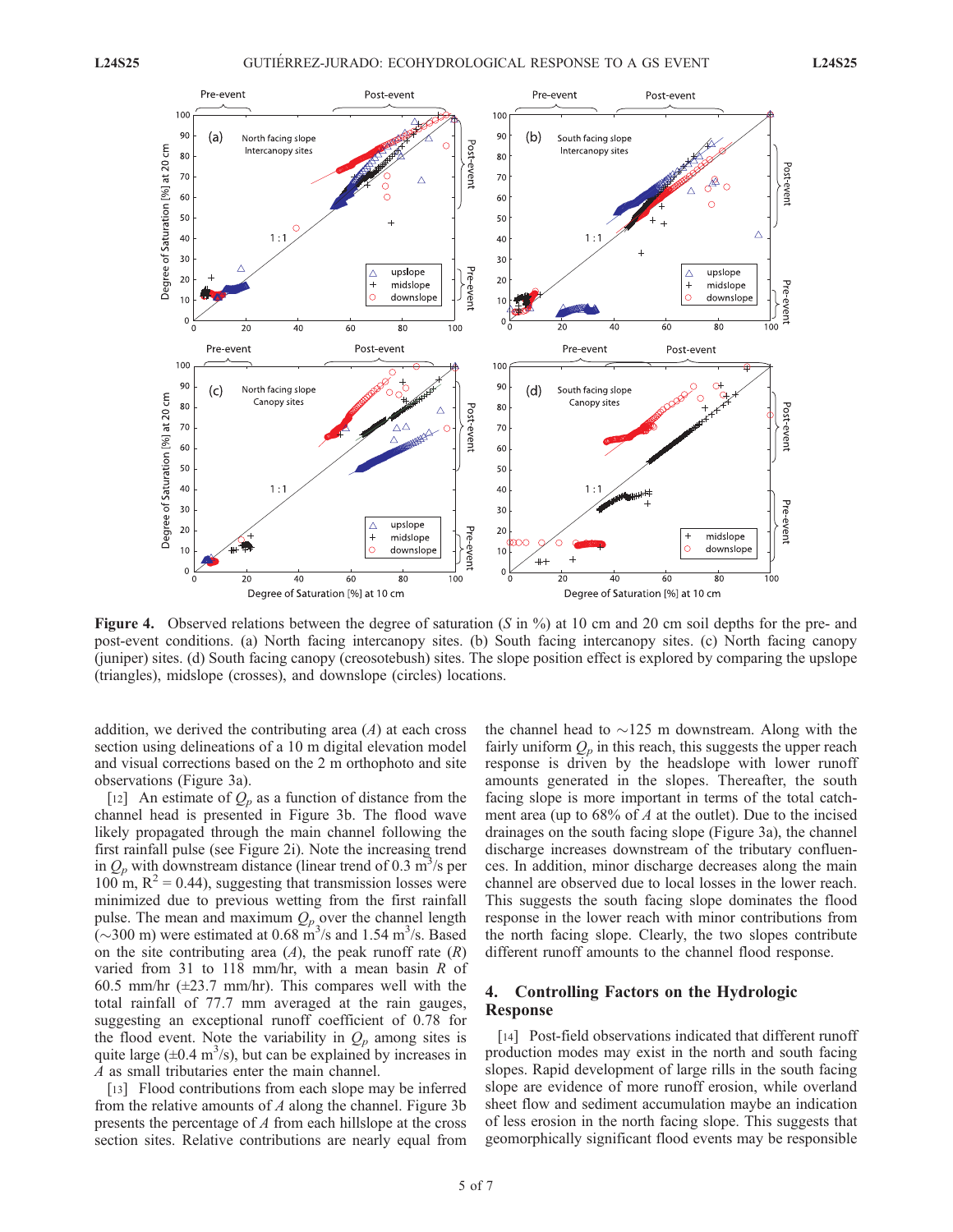for punctuated changes in catchment morphology that differentiate landforms in the opposing slopes. Further, the different runoff modes in the opposing ecosystems seem to follow the conceptual model of *Wilcox et al.* [2003] for conserving and non-conserving slopes. With increased vegetation cover, the north facing slope retains a higher amount of runoff and sediment in the hillslope. Sparser vegetation cover on the south facing slope leads to a greater connection of intercanopy patches that facilitate downslope transport.

[15] To further study the runoff production regimes, we present an analysis of the effects of slope position, soil properties and vegetation on soil moisture dynamics in the two slopes in Figure 4. Analyses are based on the relation between degree of saturation  $(S)$  at the 10 and 20 cm depths for pre- and post-event conditions. The primary comparisons utilize the post-event relations as these depict soil drying or the recession behavior after complete surface saturation during the flood event. When the decay rate is faster at 10 cm depth relative to the 20 cm depth, the slope of the relation will be lower than the 1:1 line and vice versa. Furthermore, the position of the soil moisture relation with respect to the 1:1 line indicates if conditions are consistently wetter or drier at a soil depth.

[16] The evidence at each site suggests that slope position (upslope, midslope and downslope) has important effects on the soil moisture dynamics, despite the similar soil profile properties along the slopes [McMahon, 1998]. North facing intercanopy sites (Figure 4a), for example, show recession rates in the slope positions indicating downslope soil moisture redistribution. The upslope (downslope) site has a faster (slower) decay of deep water content indicating a soil moisture release (gain) along the subsurface hillslope path. Furthermore, the midslope positions in each slope (Figures 4a, 4b, 4c, and 4d) have nearly uniform soil moisture with depth and similar drying rates, suggesting these areas transmit moisture pulses downslope. While these dynamics are more typical in humid areas [Salvucci and Entekhabi, 1995], the nearly complete saturation of each slope results in hillslope activation potentially yielding subsurface runoff (or interflow) which may resurface downslope. Clearly, the relative position along the hillslope is an important control on soil moisture and runoff conditions experienced during major flood events.

[17] The effects of soil profile properties and the degree of connected intercanopy spaces on the runoff response can be discerned by comparing the north and south facing intercanopy sites. Note the dynamics in the south facing intercanopy site (Figure 4b) differ from the north facing counterpart (Figure 4a). The sparser plant cover on the south facing slope leads to uniform soil moisture with depth at the downslope site and similar recession rates, suggesting that surface runoff generated in the upper layer of the upslope sites is potentially transported downslope where it fills available storage. These observations support the notion that the south facing runoff regime favors surface flow through interconnected bare patches rather than subsurface transport and exfiltration as in the north facing slope. Since soil moisture recession rates are affected by hydraulic and water retention characteristics, differences in the two opposing slopes illustrate the impact of soil properties on the runoff generation.

[18] The impact of the canopy patch on the soil moisture dynamics is best seen by comparing the north facing canopy and intercanopy sites (Figures 4a and 4c). Overall, the canopy patch appears to augment the differences among the slope positions as compared to intercanopy sites. A progressive downslope shift in soil moisture conditions is observed with upslope (downslope) juniper trees having depleted (augmented) soil moisture in the lower soil layer. This behavior is possibly an indication of enhanced subsurface transport in canopy patches due to the effects of litter layers and root macropores on infiltration properties. A similar behavior is observed at the south facing canopy sites, although the upslope measurements were unavailable for comparison due to sensor malfunction.

### 5. Conclusions

[19] This study documents the differential responses of opposing slopes with varying ecosystems to a major flood event in a semiarid catchment. Observational analysis of the hydrologic responses provides new insights into the interaction between terrain-soil-vegetation on modifying the spatial dynamics of soil moisture. Overall, there is a strong control of slope position on soil moisture recession due to overland and subsurface runoff redistribution. Vegetation differences have been shown to enhance the slope effects on the soil moisture dynamics along both hillslopes. Furthermore, the opposing hillslopes appear to contribute varying runoff amounts to the channel flood. Responses to this event have implications on the effects of vegetation on long-term hillslope evolution.

[20] Acknowledgments. We acknowledge funding from NASA Grant NNG05GA17G and the useful comments from two anonymous reviewers that helped improve the manuscript.

#### References

- Bonnin, G. M., D. Todd, B. Lin, T. Parzybok, M. Yekta, and D. Riley (2004), Precipitation-Frequency Atlas of the United States, vol. 1, Semi-Arid Southwest, NOAA Atlas, vol. 14, NOAA, Silver Spring, Md.
- Cordova, J. R., and R. L. Bras (1981), Physically-based probabilistic models of infiltration, soil moisture, and evapotranspiration, Water Resour. Res.,  $17(1)$ , 93 – 106.
- Cowan, W. L. (1956), Estimating hydraulic roughness coefficients, Agric. Eng., 37(7), 473 – 475.
- Gutiérrez-Jurado, H. A., E. R. Vivoni, J. B. J. Harrison, and H. Guan (2006), Ecohydrology of root zone water fluxes and soil development in complex semiarid rangelands, Hydrol. Processes, 20, 3289-3316, doi:10.1002/ hyp.6333.
- Istanbulluoglu, E., and R. L. Bras (2005), Vegetation-modulated landscape evolution: Effects of vegetation on landscape processes, drainage density, and topography, J. Geophys. Res., 110, F02012, doi:10.1029/ 2004JF000249.
- Kurc, S. A., and E. E. Small (2004), Dynamics of evapotranspiration in semiarid grassland and shrubland ecosystems during the summer monsoon season, central New Mexico, Water Resour. Res., 40, W09305, doi:10.1029/2004WR003068.
- Magirl, C. S., et al. (2007), Impact of recent extreme Arizona storms, Eos Trans. AGU, 88(17), 191.
- McMahon, D. R. (1998), Soil, landscape and vegetation interactions in a small semi-arid drainage basin: Sevilleta National Wildlife Refuge, M.S. thesis, 174 pp., N. M. Inst. of Min. and Technol., Socorro.
- Newman, B. D., B. P. Wilcox, S. R. Archer, D. D. Breshears, C. N. Dahm, C. J. Duffy, N. G. McDowell, F. M. Phillips, B. R. Scanlon, and E. R. Vivoni (2006), Ecohydrology of water-limited environments: A scientific vision, Water Resour. Res., 42, W06302, doi:10.1029/2005WR004141.
- Rodríguez-Iturbe, I., and A. Porporato (2004), Ecohydrology of Water-Controlled Ecosystems: Soil Moisture and Plant Dynamics, 440 pp., Cambridge Univ. Press, New York.